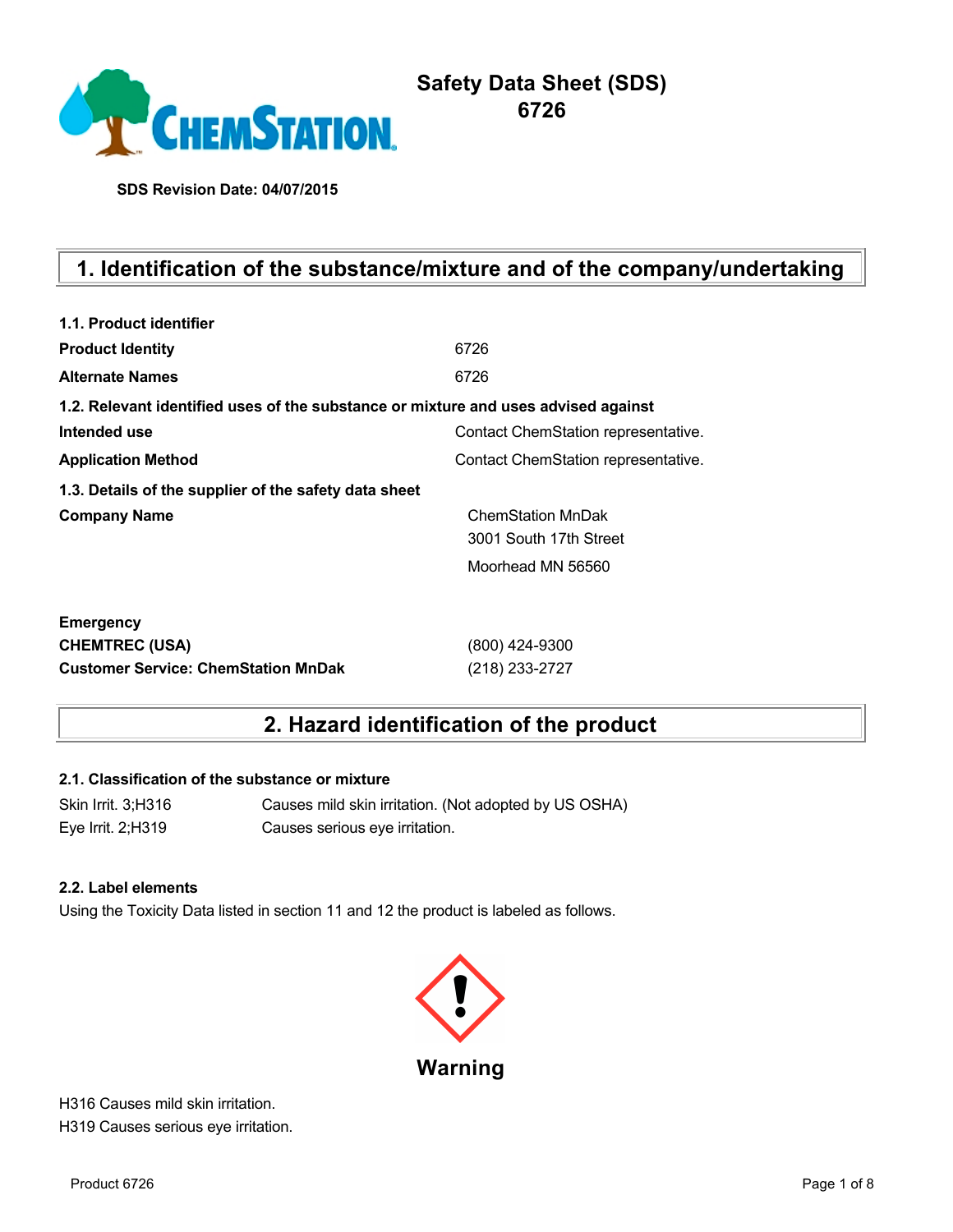### **[Prevention]:**

P264 Wash thoroughly after handling.

P280 Wear protective gloves / eye protection / face protection.

#### **[Response]:**

P305+351+338 IF IN EYES: Rinse continuously with water for several minutes. Remove contact lenses if present and easy to do - continue rinsing.

P332+313 If skin irritation occurs: Get medical advice / attention.

P337+313 If eye irritation persists: Get medical advice / attention.

#### **[Storage]:**

No GHS storage statements

#### **[Disposal]:**

No GHS disposal statements

## **3. Composition/information on ingredients**

This product contains the following substances that present a hazard within the meaning of the relevant State and Federal Hazardous Substances regulations.

| <b>Ingredient/Chemical Designations</b>                     | Weight %   | <b>GHS Classification</b>                                                                                            | <b>Notes</b> |
|-------------------------------------------------------------|------------|----------------------------------------------------------------------------------------------------------------------|--------------|
| Ethylene glycol monobutyl ether<br>CAS Number: 0000111-76-2 | $1.0 - 10$ | Acute Tox. 4:H332<br>Acute Tox. 4:H312<br>Acute Tox. 4:H302<br><b>Eye Irrit. 2;H319</b><br><b>Skin Irrit. 2:H315</b> | [1][2]       |
| longchain alcohol alkoxylated<br>CAS Number: 0166736-08-9   | $1.0 - 10$ | Acute Tox. 4:H302<br><b>Eye Dam. 1:H318</b>                                                                          | [1]          |

[1] Substance classified with a health or environmental hazard.

[2] Substance with a workplace exposure limit.

[3] PBT-substance or vPvB-substance.

\*The full texts of the phrases are shown in Section 16.

### **4. First aid measures**

#### **4.1. Description of first aid measures**

| General           | In all cases of doubt, or when symptoms persist, seek medical attention.<br>Never give anything by mouth to an unconscious person.                                                                                                        |
|-------------------|-------------------------------------------------------------------------------------------------------------------------------------------------------------------------------------------------------------------------------------------|
| <b>Inhalation</b> | Remove to fresh air, keep patient warm and at rest. If breathing is irregular or stopped, give<br>artificial respiration. If unconscious place in the recovery position and obtain immediate<br>medical attention. Give nothing by mouth. |
| <b>Eyes</b>       | Irrigate copiously with clean water for at least 15 minutes, holding the eyelids apart and seek<br>medical attention.                                                                                                                     |
| <b>Skin</b>       | Remove contaminated clothing. Wash skin thoroughly with soap and water or use a<br>recognized skin cleanser.                                                                                                                              |
| Ingestion         | If swallowed obtain immediate medical attention. Keep at rest. Do NOT induce vomiting.                                                                                                                                                    |
|                   | 4.2. Most important symptoms and effects, both acute and delayed                                                                                                                                                                          |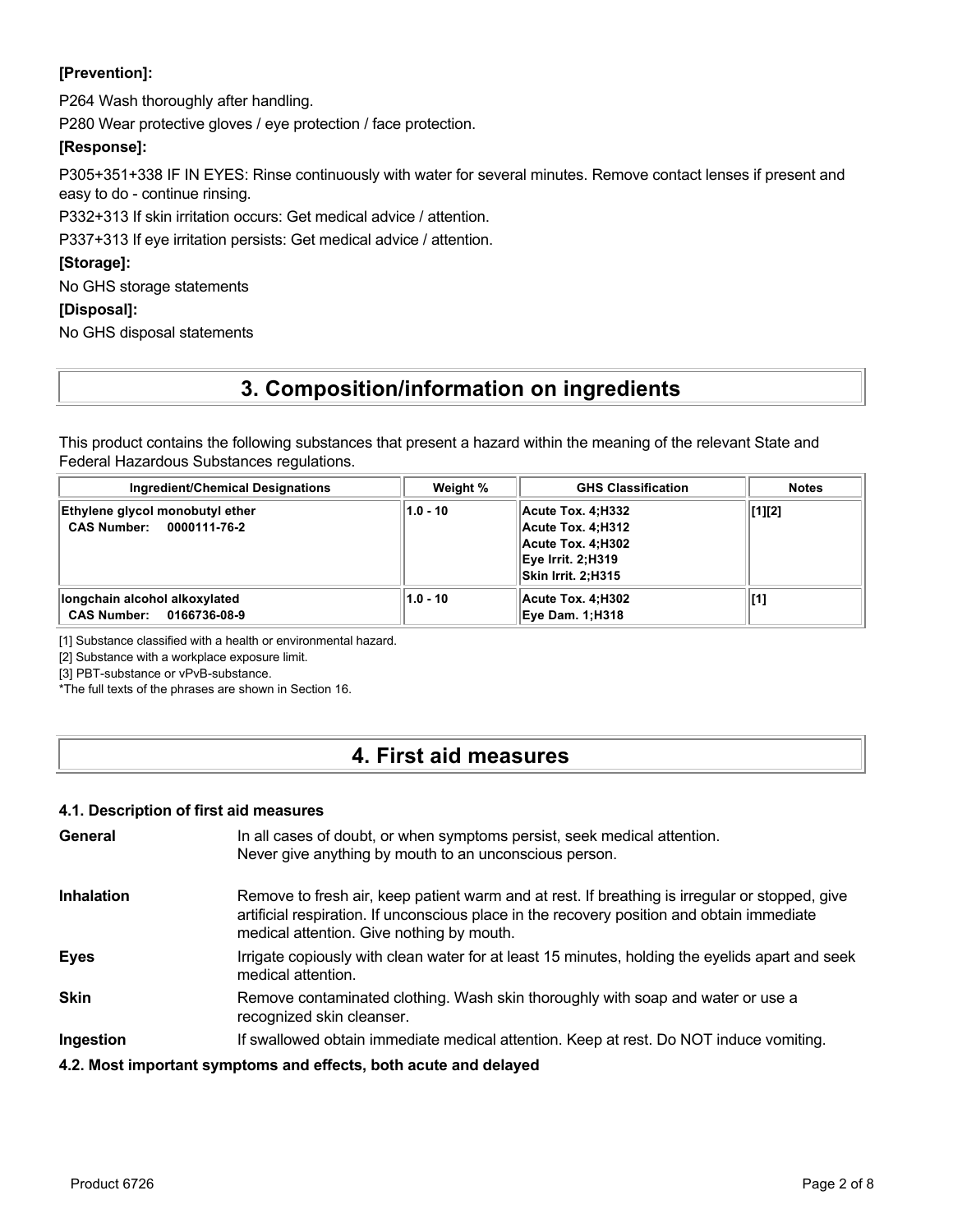| Overview    | No specific symptom data available.<br>See section 2 for further details. |
|-------------|---------------------------------------------------------------------------|
| <b>Eyes</b> | Causes serious eye irritation.                                            |
| <b>Skin</b> | Causes mild skin irritation. (Not adopted by US OSHA)                     |
|             |                                                                           |

## **5. Fire-fighting measures**

#### **5.1. Extinguishing media**

Recommended extinguishing media; alcohol resistant foam, CO<sub>2</sub>, powder, water spray. Do not use; water jet.

#### **5.2. Special hazards arising from the substance or mixture**

Hazardous decomposition: No hazardous decomposition data available.

#### **5.3. Advice for fire-fighters**

Cool closed containers exposed to fire by spraying them with water. Do not allow run off water and contaminants from fire fighting to enter drains or water ways.

**ERG Guide No.** 0

### **6. Accidental release measures**

#### **6.1. Personal precautions, protective equipment and emergency procedures**

Put on appropriate personal protective equipment (see section 8).

#### **6.2. Environmental precautions**

Do not allow spills to enter drains or waterways.

Use good personal hygiene practices. Wash hands before eating, drinking, smoking or using toilet. Promptly remove soiled clothing and wash thoroughly before reuse.

#### **6.3. Methods and material for containment and cleaning up**

Ventilate the area and avoid breathing vapors. Take the personal protective measures listed in section 8.

Contain and absorb spillage with non-combustible materials e.g. sand, earth, vermiculite. Place in closed containers outside buildings and dispose of according to the Waste Regulations. (See section 13).

Clean, preferably with a detergent. Do not use solvents.

Do not allow spills to enter drains or watercourses.

If drains, sewers, streams or lakes are contaminated, inform the local water company immediately. In the case of contamination of rivers, streams or lakes the Environmental Protection Agency should also be informed.

## **7. Handling and storage**

#### **7.1. Precautions for safe handling**

See section 2 for further details. - [Prevention]:

#### **7.2. Conditions for safe storage, including any incompatibilities**

Handle containers carefully to prevent damage and spillage.

Incompatible materials: No data available.

See section 2 for further details. - [Storage]: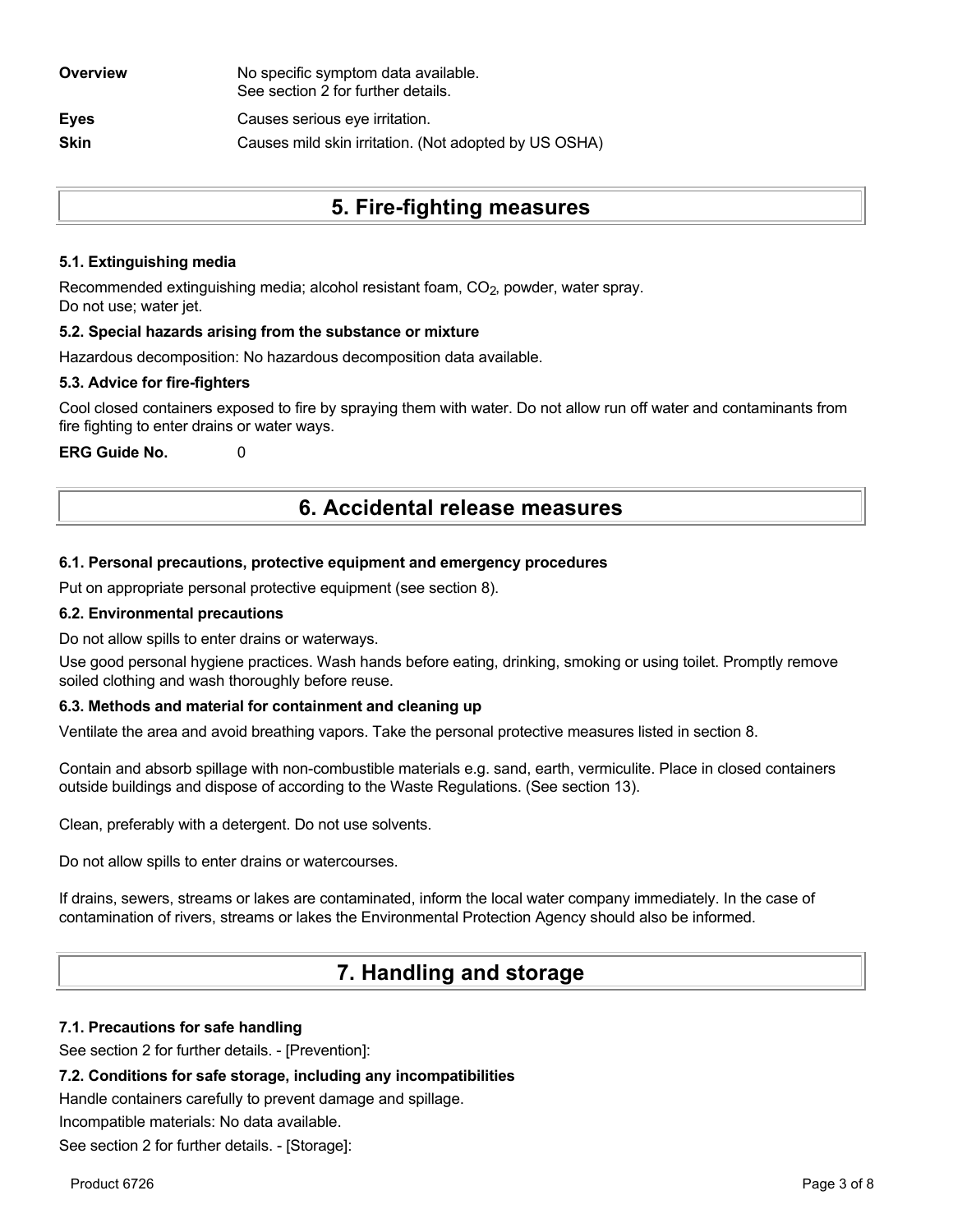### **7.3. Specific end use(s)**

No data available.

# **8. Exposure controls and personal protection**

#### **8.1. Control parameters**

| <b>Exposure</b> |                                 |              |                               |
|-----------------|---------------------------------|--------------|-------------------------------|
| <b>CAS No.</b>  | Ingredient                      | Source       | Value                         |
| 0000111-76-2    | Ethylene glycol monobutyl ether | <b>OSHA</b>  | TWA 50 ppm (240 mg/m3) [skin] |
|                 |                                 | ACGIH        | TWA: 20 ppmRevised 2003,      |
|                 |                                 | <b>NIOSH</b> | TWA 5 ppm (24 mg/m3) [skin]   |
|                 |                                 | Supplier     | No Established Limit          |
| 0166736-08-9    | longchain alcohol alkoxylated   | <b>OSHA</b>  | No Established Limit          |
|                 |                                 | <b>ACGIH</b> | No Established Limit          |
|                 |                                 | <b>NIOSH</b> | No Established Limit          |
|                 |                                 | Supplier     | No Established Limit          |

#### **Carcinogen Data**

| CAS No.      | Ingredient                      | Source      | Value                                                               |
|--------------|---------------------------------|-------------|---------------------------------------------------------------------|
| 0000111-76-2 | Ethylene glycol monobutyl ether | <b>OSHA</b> | Select Carcinogen: No                                               |
|              |                                 | <b>NTP</b>  | Known: No: Suspected: No                                            |
|              |                                 | <b>IARC</b> | Group 1: No: Group 2a: No: Group 2b: No: Group 3: Yes: Group 4: No: |
| 0166736-08-9 | longchain alcohol alkoxylated   | <b>OSHA</b> | Select Carcinogen: No                                               |
|              |                                 | <b>NTP</b>  | Known: No: Suspected: No                                            |
|              |                                 | <b>IARC</b> | Group 1: No: Group 2a: No: Group 2b: No: Group 3: No: Group 4: No:  |

#### **8.2. Exposure controls**

| <b>Respiratory</b>          | If workers are exposed to concentrations above the exposure limit they must use the<br>appropriate, certified respirators.                                                                                                                                                                                                             |
|-----------------------------|----------------------------------------------------------------------------------------------------------------------------------------------------------------------------------------------------------------------------------------------------------------------------------------------------------------------------------------|
| <b>Eyes</b>                 | Protective safety glasses recommended.                                                                                                                                                                                                                                                                                                 |
| <b>Skin</b>                 | Wear overalls to keep skin contact to a minimum.                                                                                                                                                                                                                                                                                       |
| <b>Engineering Controls</b> | Provide adequate ventilation. Where reasonably practicable this should be achieved by the<br>use of local exhaust ventilation and good general extraction. If these are not sufficient to<br>maintain concentrations of particulates and any vapor below occupational exposure limits<br>suitable respiratory protection must be worn. |
| <b>Other Work Practices</b> | Use good personal hygiene practices. Wash hands before eating, drinking, smoking or using<br>toilet. Promptly remove soiled clothing and wash thoroughly before reuse.                                                                                                                                                                 |

See section 2 for further details. - [Prevention]:

# **9. Physical and chemical properties**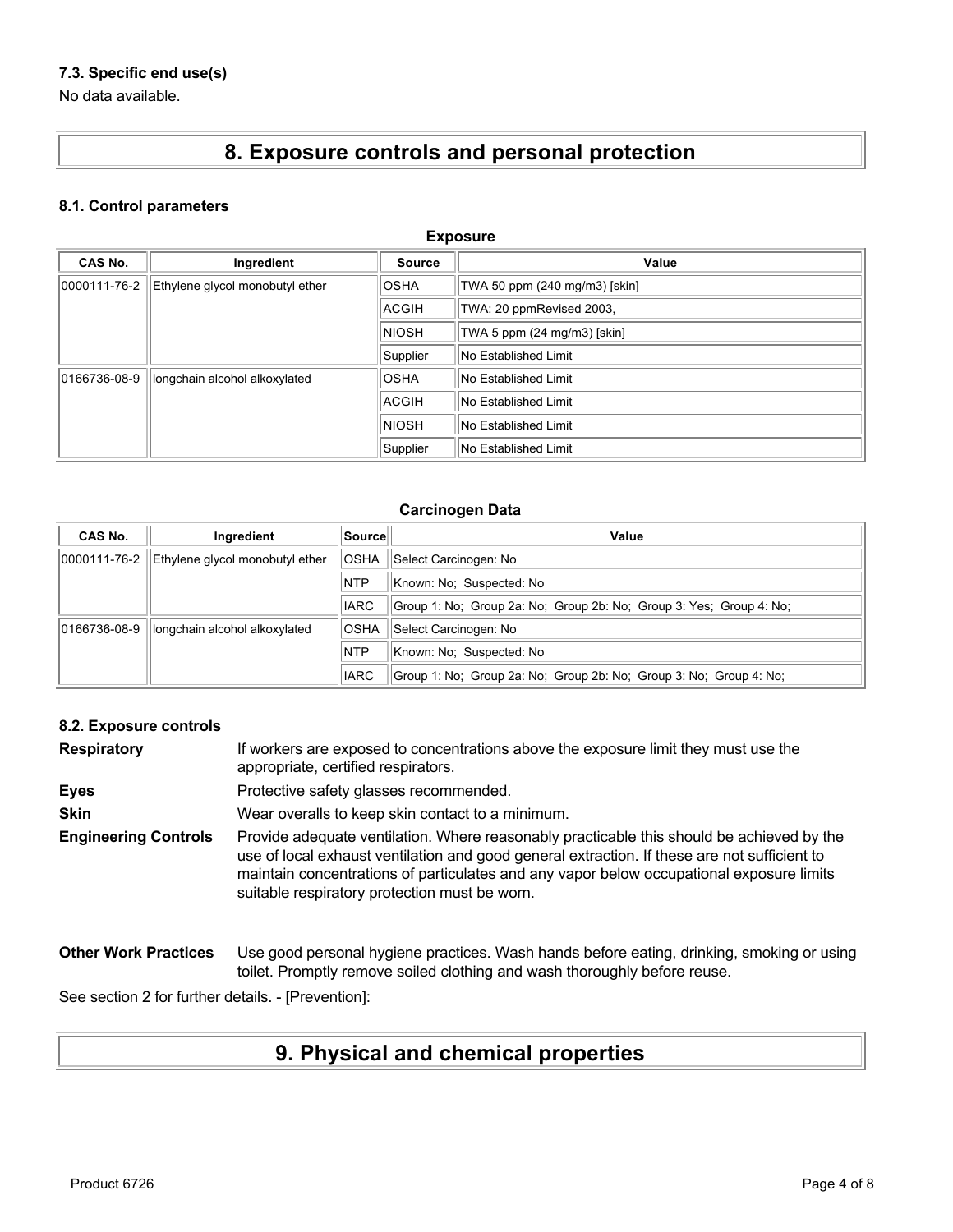| Light Thin liquid                          |
|--------------------------------------------|
| Mild                                       |
| Not Measured                               |
| $8.0 - 8.8$                                |
| Not Measured                               |
| $>212$ deg F                               |
| >200 degrees F PMCC (non-flammable)        |
| 0.33                                       |
| Not Applicable                             |
| Lower Explosive Limit: Not Measured        |
| <b>Upper Explosive Limit: Not Measured</b> |
| Not Determined                             |
| Not Determined                             |
| $0.999 - 1.019$                            |
| Not Measured                               |
| Not Measured                               |
| Not Measured                               |
| Not Measured                               |
| Not Measured                               |
|                                            |
| Moderate                                   |
|                                            |

## **10. Stability and reactivity**

#### **10.1. Reactivity**

Hazardous Polymerization will not occur. **10.2. Chemical stability** Stable under normal circumstances. **10.3. Possibility of hazardous reactions** No data available. **10.4. Conditions to avoid** No data available. **10.5. Incompatible materials** No data available. **10.6. Hazardous decomposition products** No hazardous decomposition data available.

## **11. Toxicological information**

#### **Acute toxicity**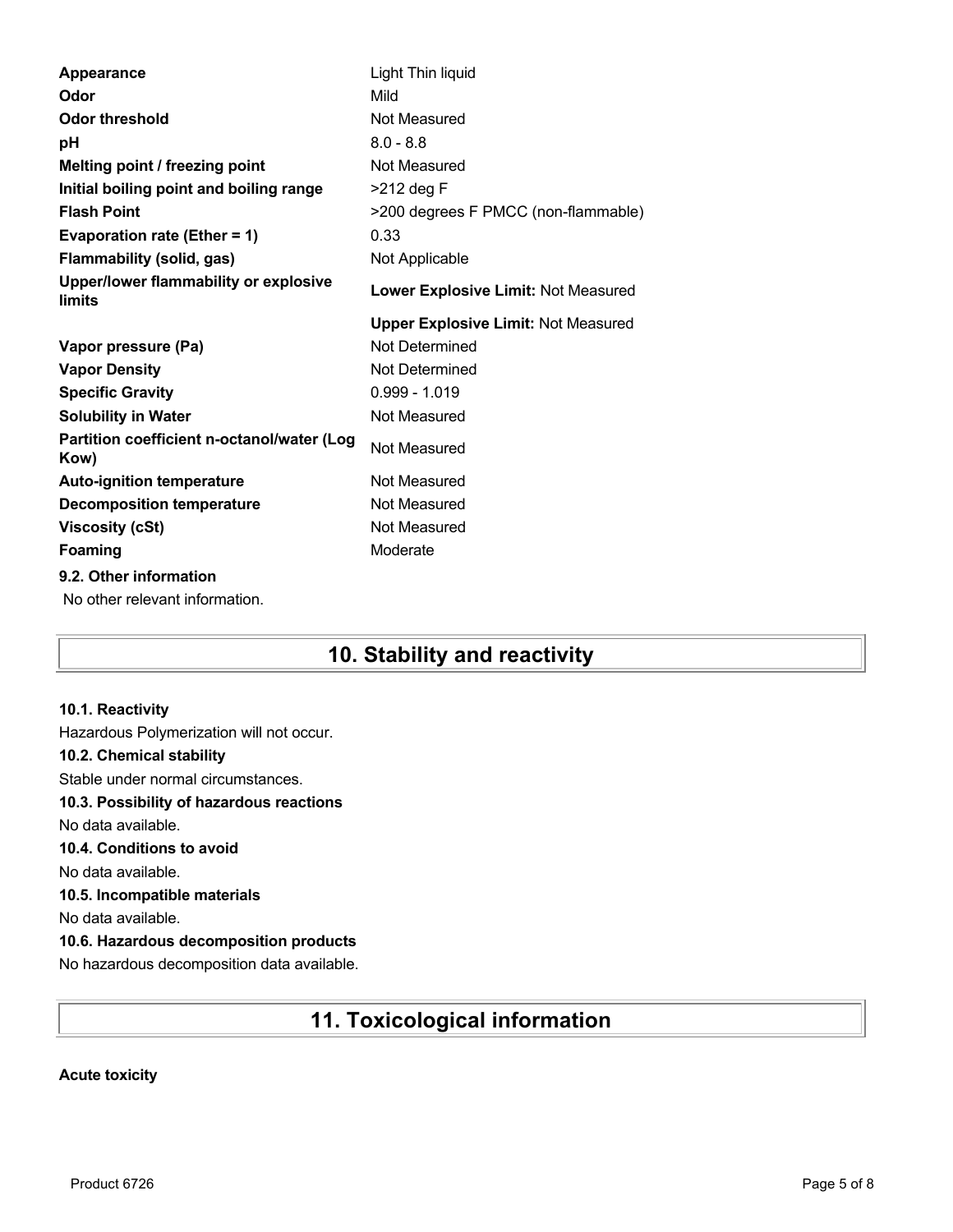| Ingredient                                    | Oral LD50,<br>mg/kg                      | Skin LD50,<br>mg/kg                      | <b>Inhalation</b><br>Vapor LD50,<br>mg/L/4hr | <b>Inhalation</b><br>Dust/Mist LD50.<br>mg/L/4hr | <b>Inhalation</b><br>Gas LD50,<br>ppm |
|-----------------------------------------------|------------------------------------------|------------------------------------------|----------------------------------------------|--------------------------------------------------|---------------------------------------|
| Ethylene glycol monobutyl ether - (111-76-2)  | 1,414.00,<br>Guinea Pig -<br>Category: 4 | 1,200.00,<br>Guinea Pig -<br>Category: 4 | Pig - Category:<br>NA                        | 173.00, Guinea    No data available              | No data<br>available                  |
| longchain alcohol alkoxylated - (166736-08-9) | No data<br>available                     | No data<br>available                     | No data<br>available                         | No data availablel                               | No data<br>available                  |

Note: When no route specific LD50 data is available for an acute toxin, the converted acute toxicity point estimate was used in the calculation of the product's ATE (Acute Toxicity Estimate).

| <b>Classification</b>         | Category | <b>Hazard Description</b>                             |
|-------------------------------|----------|-------------------------------------------------------|
| Acute toxicity (oral)         |          | Not Applicable                                        |
| Acute toxicity (dermal)       |          | Not Applicable                                        |
| Acute toxicity (inhalation)   |          | Not Applicable                                        |
| Skin corrosion/irritation     | 3        | Causes mild skin irritation. (Not adopted by US OSHA) |
| Serious eye damage/irritation | 2        | Causes serious eye irritation.                        |
| Respiratory sensitization     |          | Not Applicable                                        |
| Skin sensitization            |          | Not Applicable                                        |
| Germ cell mutagenicity        |          | Not Applicable                                        |
| Carcinogenicity               |          | Not Applicable                                        |
| Reproductive toxicity         |          | Not Applicable                                        |
| STOT-single exposure          |          | Not Applicable                                        |
| STOT-repeated exposure        |          | Not Applicable                                        |
| Aspiration hazard             |          | Not Applicable                                        |

# **12. Ecological information**

### **12.1. Toxicity**

No additional information provided for this product. See Section 3 for chemical specific data. **Aquatic Ecotoxicity**

| Ingredient                                    | 96 hr LC50 fish,<br>mq/l | 48 hr EC50 crustacea,<br>mq/l | ErC50 algae,<br>mq/l |
|-----------------------------------------------|--------------------------|-------------------------------|----------------------|
| Ethylene glycol monobutyl ether - (111-76-2)  | 220.00, Fish (Piscis)    | 1,000.00, Daphnia magna       | Not Available        |
| longchain alcohol alkoxylated - (166736-08-9) | Not Available            | Not Available                 | Not Available        |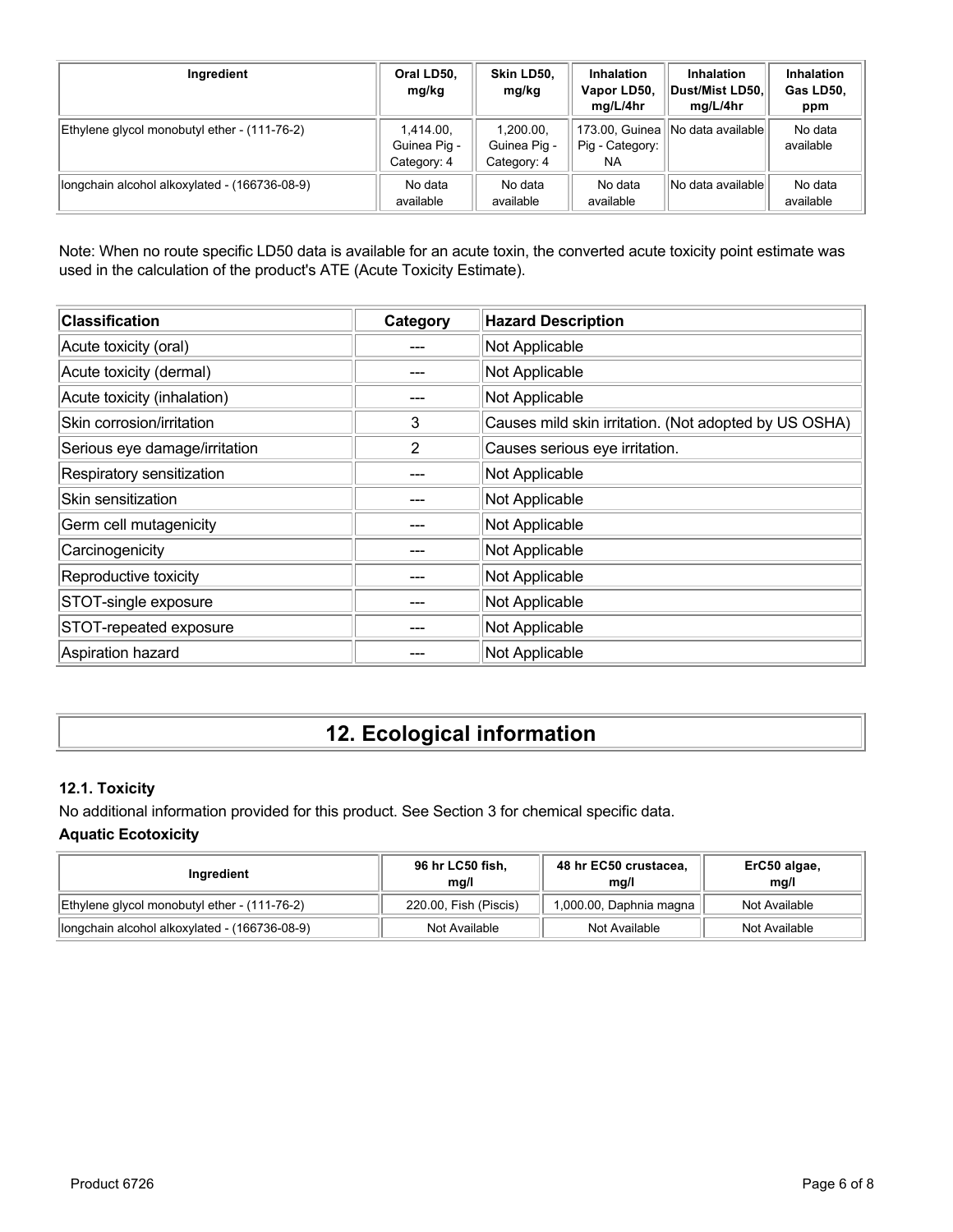#### **12.2. Persistence and degradability**

There is no data available on the preparation itself.

#### **12.3. Bioaccumulative potential**

Not Measured

**12.4. Mobility in soil**

No data available.

### **12.5. Results of PBT and vPvB assessment**

This product contains no PBT/vPvB chemicals.

### **12.6. Other adverse effects**

No data available.

# **13. Disposal considerations**

#### **13.1. Waste treatment methods**

Observe all federal, state and local regulations when disposing of this substance.

### **14. Transport information**

**14.1. UN number** Not Applicable

**14.3. Transport hazard class(es)** Not Applicable

**14.4. Packing group Not Applicable Not Applicable** 

14.2. UN proper shipping name **Compound, Cleaning, N.O.I., Liquid** Compound, Cleaning, N.O.I., Liquid

### **15. Regulatory information**

| <b>Regulatory Overview</b>                                                        | The regulatory data in Section 15 is not intended to be all-inclusive, only selected regulations<br>are represented. |
|-----------------------------------------------------------------------------------|----------------------------------------------------------------------------------------------------------------------|
| <b>Toxic Substance</b><br><b>Control Act (TSCA)</b>                               | All components of this material are either listed or exempt from listing on the TSCA Inventory.                      |
| <b>WHMIS Classification</b>                                                       | D <sub>2</sub> B                                                                                                     |
| <b>US EPA Tier II Hazards</b>                                                     | Fire: No                                                                                                             |
|                                                                                   | <b>Sudden Release of Pressure: No</b>                                                                                |
|                                                                                   | <b>Reactive: No</b>                                                                                                  |
|                                                                                   | Immediate (Acute): Yes                                                                                               |
|                                                                                   | Delayed (Chronic): No                                                                                                |
| <b>EPCRA 311/312 Chemicals and RQs:</b><br>(No Product Ingredients Listed)        |                                                                                                                      |
| <b>EPCRA 302 Extremely Hazardous:</b><br>(No Product Ingredients Listed)          |                                                                                                                      |
| <b>EPCRA 313 Toxic Chemicals:</b>                                                 |                                                                                                                      |
| Ethylene glycol monobutyl ether                                                   |                                                                                                                      |
| Proposition 65 - Carcinogens (>0.0%):<br>(No Product Ingredients Listed)          |                                                                                                                      |
| Proposition 65 - Developmental Toxins (>0.0%):<br>(No Product Ingredients Listed) |                                                                                                                      |